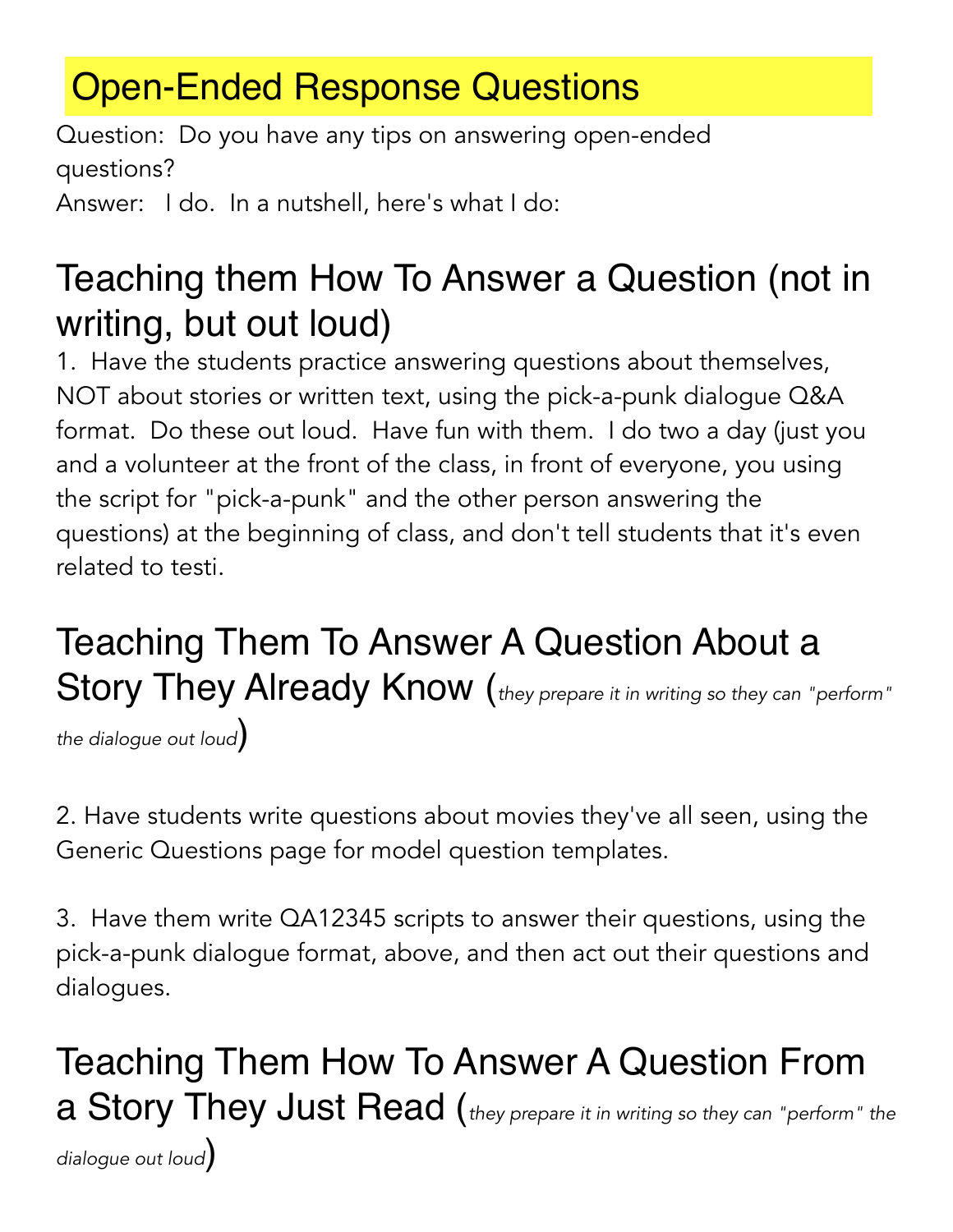4. Have them write questions about stories they read, using the same Generic Questions page.

5. Have them write answers to these questions, and on #1 and #3, use ONLY quotations of text from the stories.

That's what I do. We don't even try to make them insightful or global, just shoot for a 2. The above will get them score points of 2 if they just do that with the questions from the test. In fact, for the first two questions, they can do QA125 and get 2s. I advise all of my students to do this, NOT to write tiny little essays, shooting for 3s. Go for a 2 and move on, saving all that energy for something else, like their composition or lunch.

## Teaching Them How To Craft Their Answer Better

6. Do sentence-combining exercises. Prepare for this by getting one of your own students' score-point-two answers (or the older one I'm sending) from any recent tests and breaking it down into sentence-combining exercises.

7. Hand them out and ask students to combine the sentences better than they are, individually.

8. Compare answers.

9. Look at the student's original answer on the overhead.

10. Repeat this process with another score-point-two question, readied for a sentence-combining exercise.